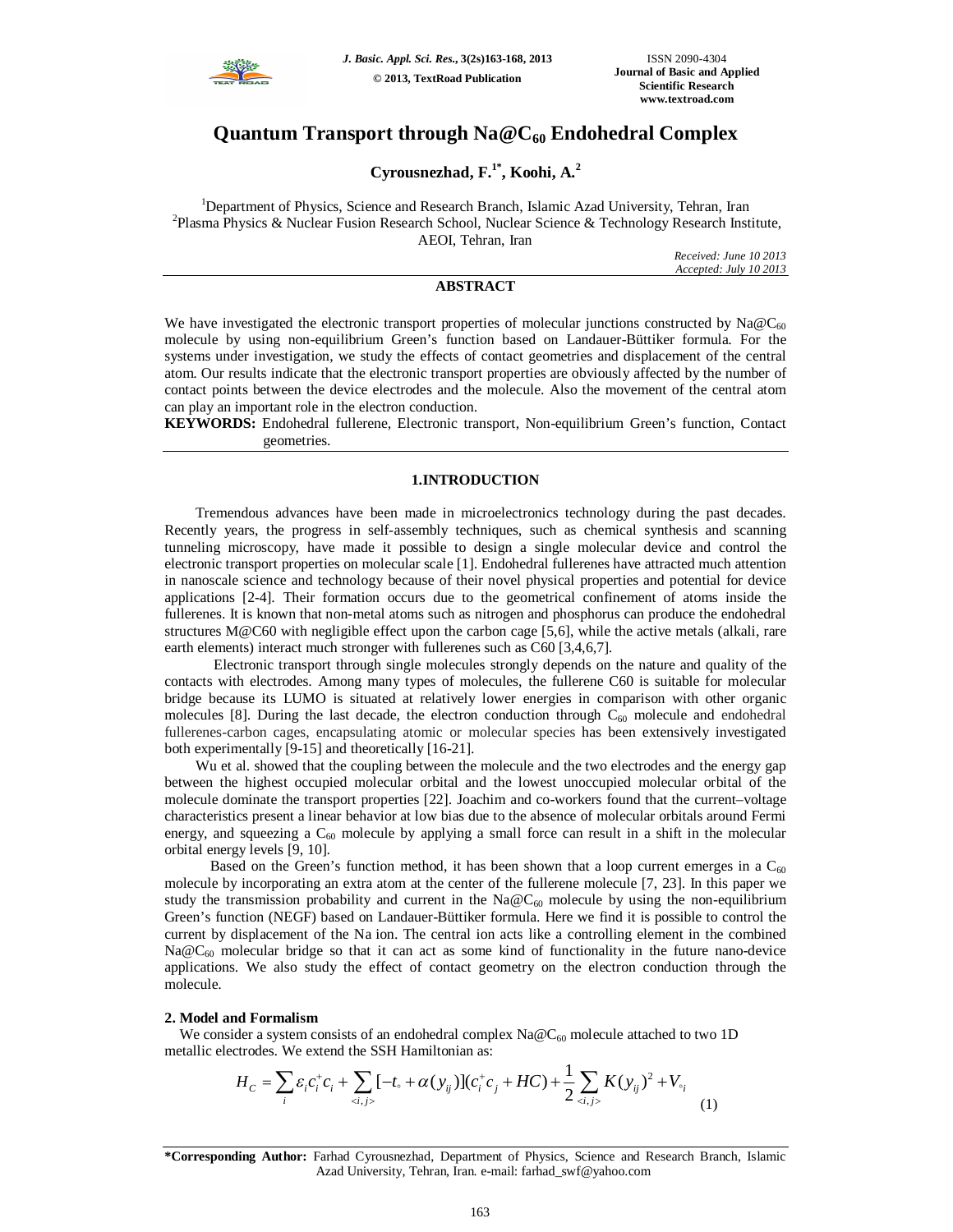Here  $y_{ij}$  is the change of the bond length between sites *i* and *j*,  $t_{\circ}$  is the hopping integral and  $\alpha$  is the electron–phonon coupling constant,  $c_i^+(c_i)$  is the creation (annihilation) operator of the electron at the site *i*, *K* is the spring constant, the sum is taken over nearest-neighbor pairs  $\langle i, j \rangle$ ,  $\varepsilon_i$  is the orbital energy of  $\pi$  electrons that describes the additional Coulomb interactions between the inner metal ion and the cage.

$$
\varepsilon_i = -\frac{e}{r_{\rm o i}} \tag{2}
$$

Here *e i*  $\frac{1}{r_{\circ i}}$  is the additional Coulomb interaction between the sodium ion and the  $\pi$  electrons on the cage

and  $r_{\alpha i}$  is the distance between the sodium ion and carbon atoms of the cage.

The first two terms in the Hamiltonian describe the electronic interaction, and are expressed in secondquantized form and should be treated quantum mechanically. The last term in the Hamiltonian represents the interaction between the sodium ion and the carbon atoms on the cage. When a plane of graphite is rolled into a fullerene cage, a little electronic charge will be transferred from inside to outside the cage. This is due to the higher density of electrons inside and the repulsive interactions between them. Therefore, the  $C_{60}$  cage can be viewed as a spherical double layer with a slight positive charge inside and a negative charge outside. On the basis of such a physical picture, the interaction between the sodium ion and the carbon atoms on the cage is taken as:

$$
V_{\circ i} = A \frac{e^{-\beta r_{\circ i}}}{r_{\circ i}^2}
$$

Here, *A* is a strength factor and  $\beta$  is a screening factor. These two parameters can be determined by other results of first-principle calculations or experiments [24, 25].

 $(3)$ 

The Green's function of the system in the presence of the bias voltage can be given as:

$$
G(\varepsilon, V_a) = [\varepsilon I - H_c - \Sigma_L (\varepsilon - eV_a / 2) - \Sigma_R (\varepsilon + eV_a / 2)]^{-1}, \quad (4)
$$

 $H_c$  is the Hamiltonian of the central part and  $\Sigma_L$  and  $\Sigma_R$  describe the self-energy matrices which contain the information of the electronic structure of the electrodes and their coupling to the molecule. These can be expressed as:

$$
\Sigma_{L,R}(\varepsilon) = \tau_{CL,R} g_{L,R}(\varepsilon) \tau_{CL,R}^+, \quad (5)
$$

 $\tau_c$  defines the coupling matrix between the surface atomic orbitals of the lead and the channel. Also,  $g_{L,R}(\varepsilon)$  is the surface Green's function for the semi-infinite electrodes. Using the iterative method for the calculation of the transfer matrices based on the principal layers concept, the surface Green's function of the left and right leads can be obtained as [26]:

$$
g(\varepsilon) = \left(-\frac{1}{t}\right)e^{ika}, \quad (6)
$$

where  $k$  is the wave vector in the electrode.

We use the non-equilibrium Green's function (NEGF) method [27] to calculate the charge density due to the bias voltage  $V_a$ . The density matrix of the scattering region is calculated from the so-called lesser Green's function  $G<sup>0</sup>(\varepsilon)$  of the scattering region [27]. We solve self consistently the central part Hamiltonian by an iterative method [28]. Also, the Green's function and the charge density on each atom in the channel are iteratively calculated until a convergence of the change of the bond length is reached [29]. The current–voltage characteristic is calculated as:

$$
I(V_a) = \frac{e}{h} \int_{-\infty}^{+\infty} T(\varepsilon, V_a) [f(\varepsilon - \mu_L) - f(\varepsilon - \mu_R)] d\varepsilon, \quad (7)
$$

Where  $f$  is the Fermi distribution function,  $\mu_{L}$ , 1  $\mu_{L,R} = E_f \pm \frac{1}{2} eV_a$  are the chemical potentials of the electrodes, and  $T(\varepsilon, V_a) = Tr[\Gamma_{l} G^{R} \Gamma_{R} G^{A}]$  is the energy and voltage-dependent transmission function.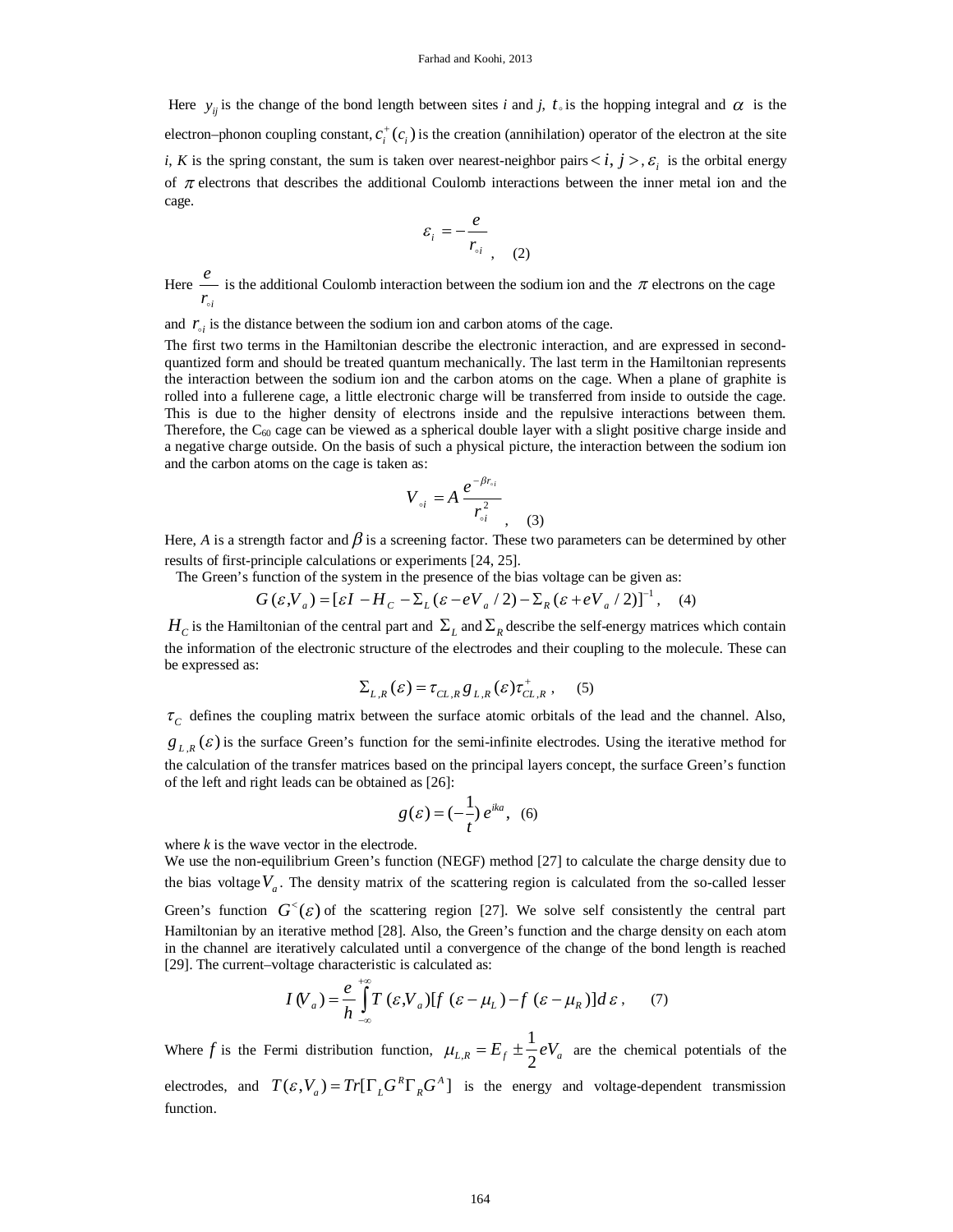$G^R$ ,  $G^A$  are retarded and advanced Green's functions, and  $\Gamma_{L,R}$  known as the broadening function, can be expressed as  $\Gamma_{L,R} = -2 \operatorname{Im}(\Sigma_{L,R})$ .

### **3. RESULTS AND DISCUSSION**

 Based on the formalism described in Section 2, we have investigated the electronic transmission spectrum and current of the Na@C<sub>60</sub> molecule attached to one-dimensional metallic electrodes. First, we adjust our parameters by results of first-principle calculations, such as the maximum and minimum bond lengths and off-centre position of metal atoms when all the carbon atoms are kept stable. In the numerical calculation, we used parameters from J. liu paper [24].

 $t_{\circ} = 2.50 \,\text{eV}, \alpha = 3.99 \,\text{eV/A}^{\,\circ}, K = 28.4 \,\text{eV/A}^{\,\circ 2}, A = 196 \,\text{eV/A}^{\,\circ 2}, 1/\beta = 0.44 \,\text{A}^{\,\circ}$ 

In the endohedral fullerene species such as  $Na@C_{60}$ , the encapsulated Na atom donates its valence electron to the  $C_{60}$  cage due to the higher electron affinity of the cage. Therefore, in fact, it is a Na ion inside the cage, but now there is  $N + 1 \pi$  electron.

We kept all carbon atoms stable on the  $C_{60}$  cage and moved the Na ion along the fivefold axis. In Fig 1, the I-V characteristics of Na@C<sub>60</sub> where one carbon atom in the C<sub>60</sub> is coupled to electrode, is indicated. When the sodium ion is at the centre of the cage,  $Na@C_{60}$  endohedral has the same electronic structure as pristine  $C_{60}$ . Therefore one can expect its I-V characteristics be similar to pristine  $C_{60}$ . Our results are in accordance with the experimental results [11, 12]. At the center of the cage, the current has a maximum and when the ion moves from the center along the fivefold axis, the current decreases. At

1.6A<sup>°</sup> from the center, the current reaches a local maximum and when the ion moves further towards the side of the cage, the current decreases again.



*Figure 1. Current vs bias voltage characteristics for different positions of ion for one contact.*

In Fig. 2 we have shown the transmission coefficient as a function of the energy of the electron which is emitted from the left electrode into the molecule, for  $V_a$  =2.5 V. It is clear that the transmission functions have large values (peaks) near the molecular levels of  $Na@C_{60}$ .



*Figure 2. Current transmission probability as a function of energy for different positions of ion at*  $V_a = 2.5$  *V* when one carbon atom of  $C_{60}$  is connected to the electrode. The regions between the *vertical lines refer to the bias window.*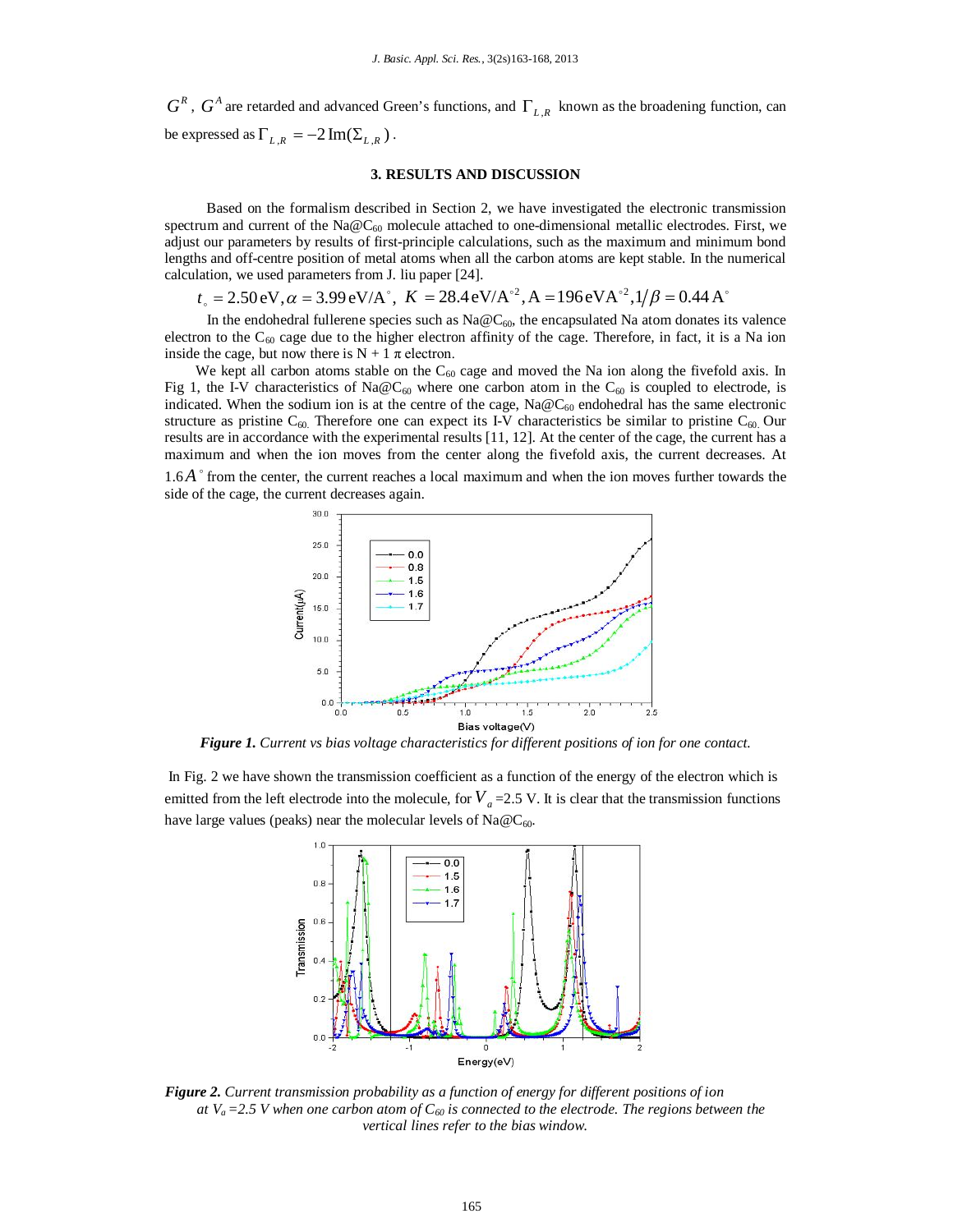In the coherent transport, the electron wave function is assumed to extend coherently across the whole system. Accordingly, when the electron energy nearly coincides with the molecular levels, the electron resonantly transmits through the molecule and a large transmission arises. From Eq. (6) it is seen that the current depends on two factors which are the transmission function and the Fermi function difference (FFD) between the left and right electrodes. The results indicate that only electrons with energies within the energy region,  $[\mu_L, \mu_R]$ , contribute to the total current integral, which is called the bias window or integral window [30]. Therefore, the integral area in the bias window determines the current. As a result, the total current is equal to the area under curve of transmission in the region of the bias window.The regions between the vertical lines of every transmission spectrum refer to the bias window.

 Fig. 2 indicates that when the sodium ion is at the center of the cage, the area under the transmission curve in the bias window is largest and the current has a maximum. When the ion moves from center along the fivefold axis height of peaks decreases and therefore the current decreases. When the ion is at 1.6  $A^{\circ}$  from the center, there are more peaks compared with two  $(1.5A^{\circ}, 1.7A^{\circ})$  other curves. Therefore current has a local maximum.

 Connecting the molecule to the electrodes broadens and shifts the discrete states of the molecule. This broadening of the states depends on the strength of the coupling to the contacts. Therefore, one can expect different behaviors for the transmission coefficient (TC) of the system in the cases of single and multiple contacts. We have also studied the effects of changing the number of contact points. The main difference between the single and multiple contacts is the interference effect. When the molecule is contacted through multiple carbon atoms to the electrodes, the electron waves in the molecule which come from the different contact points may suffer a phase shift. Thus, a constructive or destructive interference in the propagation process of the electron through the molecule can occur and hence the transmission curve can be change. As mentioned in Sec. 2, the effect of contacts is described by the selfenergy matrices. Therefore, the Green's function (and hence the density of states) of the coupled molecule and the transmission spectrum vary with the number of contact points.



*Figure 3. Current vs bias voltage characteristics for different positions of ion for five contacts.*



*Figure 4. Current transmission probability as a function of energy for different positions of ion at*   $V_a = 2.5$  *V* when five carbon atoms of  $C_{60}$  is connected to the electrode. The regions *between the vertical lines refer to the bias window.*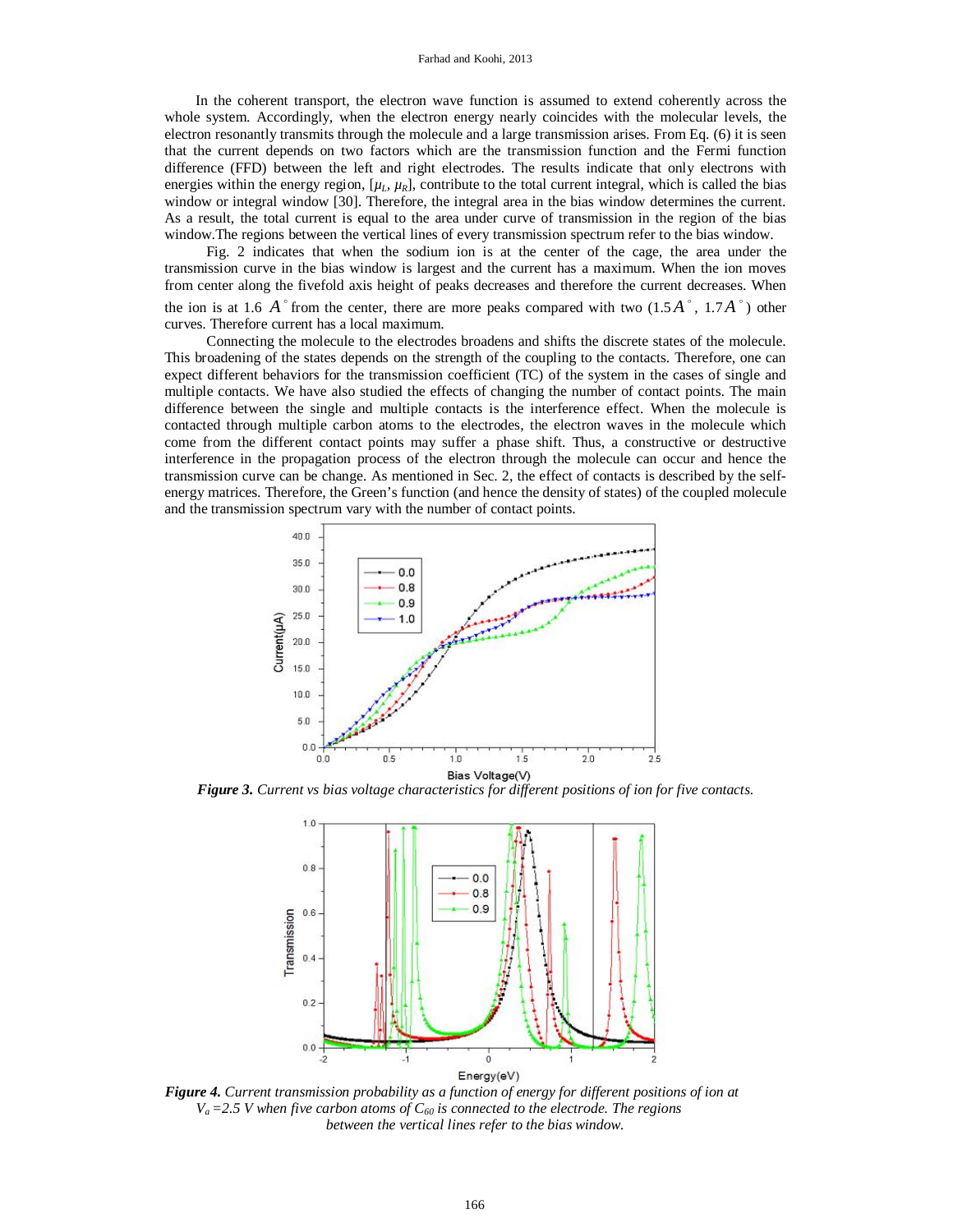

*Figure 5. Current vs bias voltage characteristics for different positions of ion for six contacts.*



*Figure 6. Current transmission probability as a function of energy for different positions of ion at* $V_a = 2.5$ *V* when six carbon atoms of  $C_{60}$  is connected to the electrode. The regions between the vertical lines refer *to the bias window.*

By comparing Figs. 3 and 5 with Fig. 1, and Fig. 4 and 6 with Fig. 2, one can easily observe the influence of interference effects on the electronic transport.

From Fig. 3, we can see that when the central ion is at the center of the cage, the current has a maximum and when the ion moves away from the center, the current decreases similar to the first case. At

 $0.9A<sup>°</sup>$  from the center, the current reaches a local maximum.

 In the case of connection to one carbon atom, the value of TC at the Fermi energy is near zero, however, it is considerable in the case of five contacts. The area under curve of transmission in the case of connection to five carbon atoms is larger with respect to the two other cases therefore the current is largest. In Fig. 5 we have shown the current as a function of bias voltage where six carbon atoms in the  $C_{60}$  is coupled to the electrode. As similar as the two other cases the current decreases when the sodium ion moves from the center along the fivefold axis.

At  $0.7A$ <sup> $\degree$ </sup> from the center, the current reaches a maximum and when the ion moves further towards the side of the cage, the current decreases again. In spite of two other cases when the ion is at the center of the cage, the current is not a maximum. Fig. 6 indicates that the number of peaks when the sodium ion is

at  $0.7A$ <sup>o</sup> from the center is larger with respect to the two  $(0.0, 0.6)$  other curves and the current is a maximum.

#### **4. Conclusions**

We have studied the effects of different contact geometries and the movement of the central ion inside the cage on the electronic transport through  $Na@C_{60}$  molecule sandwiched between two 1D